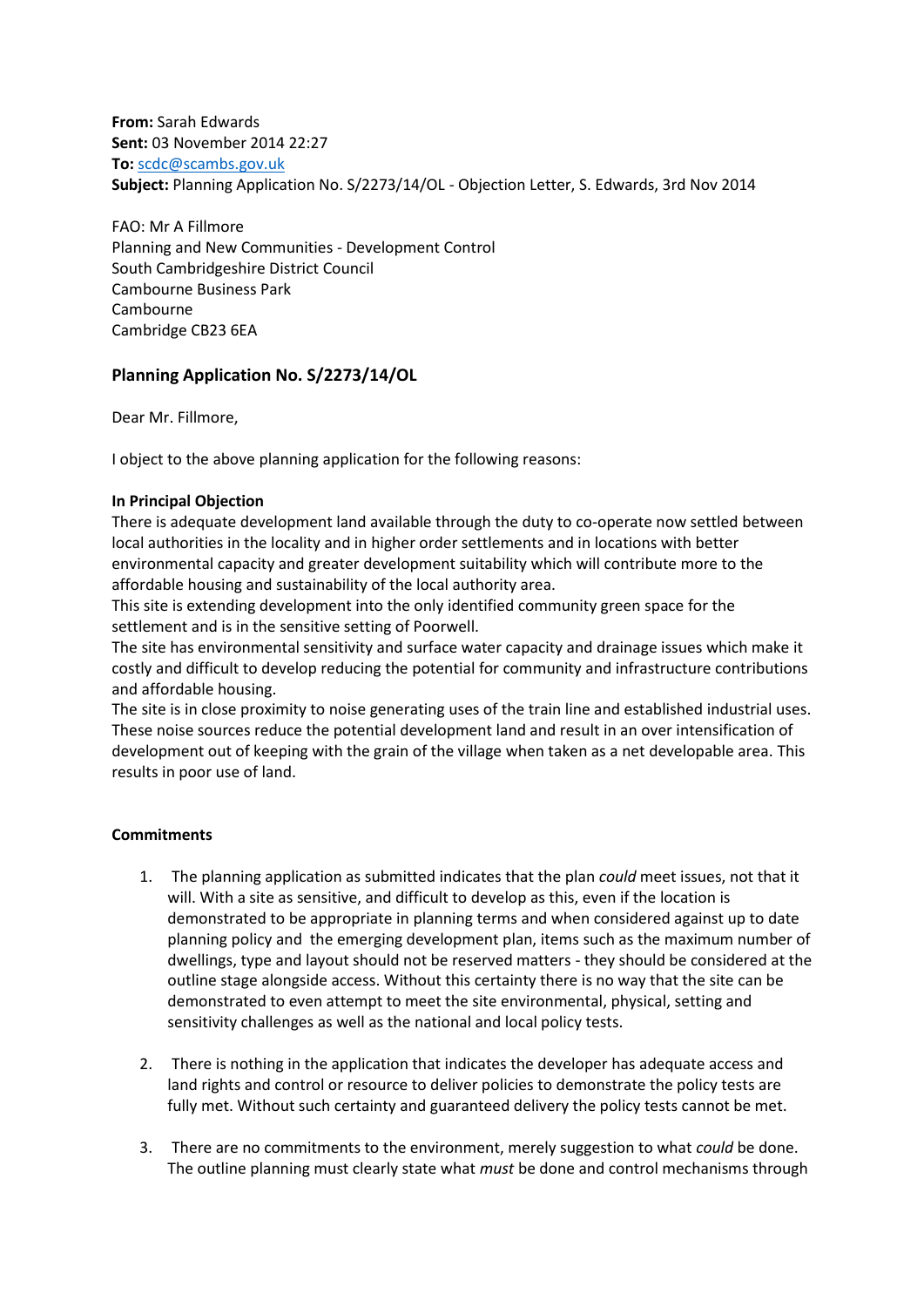condition and planning obligation be put in place before consent is considered and potentially granted.

- 4. Section 106 planning obligations need to be stated and fully secured before issue of any consent at this point.
- 5. The application states buildings will be up to 2 ½ storeys high. This is inadequate, heights to roofline from a set datum reference must be stated for this to have any contextual meaning in the landscape setting and in terms of visual and landscape impacts.

# **Character, Context and Visual Impact**

- 6. The context and setting of Poor Well would be severely adversely affected. Currently the backdrop to Poor Well when facing North is open countryside, only partially screened by deciduous trees, which provides an open setting from Autumn through to Spring.
- 7. The picture in the Visual Impact study across Poor Well is taken from a point at the far south east corner of Poor Well facing the line of trees along the eastern boundary. This gives a totally misleading impression of the impact that the development would give to the backdrop of Poor Well. The view from Cow Lane in the centre of the southern boundary of Poor Well is much more open, and the development would be clearly visible, especially in Winter, when the deciduous trees have no leaves. No winter views have been presented in the supporting information to the plan. Visual permeability must be considered. Breach of the skyline and change of visual context and profile. The character and context of Poor Well would be completely changed resulting in significant harm.
- 8. The development is not of the same character and grain as the rest of the village, especially the housing in the immediate vicinity which is part of a conservation area. The physical characteristics, environmental and water table sensitivities and neighbouring uses to the site significantly impinge and limit the potential physical development area of the proposed site, resulting in a limited net development area with high densities out of character with the village and setting as a result of these constraints resulting in a site that cannot bring forward the best and most versatile development delivery in the locality.

# **Environmental and Wildlife Impact**

- 9. The otter, badger and water vole survey was a simple "site walkover" on one visit. This is insufficient to determine whether otters, badgers and voles are present. Additional visits at different times of the year are required over a sustained period, especially as there is local observational evidence of such species recently.
- 10. The drain ditch to the southern boundary of the site is incorrectly described as "The banks of Ditch 2 were almost exclusively man made concrete slabs (see Photograph 2)" in the supporting information. In fact the banks of ditch 2 are all earth, with the exception of the last 5 metres or so, where the photograph was taken, where ditch 2 joins ditch 1, which are concrete. This would indicate that the majority of ditch 2 has not been surveyed at all and the physical circumstances and potential consequential effects on neighbouring low lying developed land has not been adequately assessed or taken into account.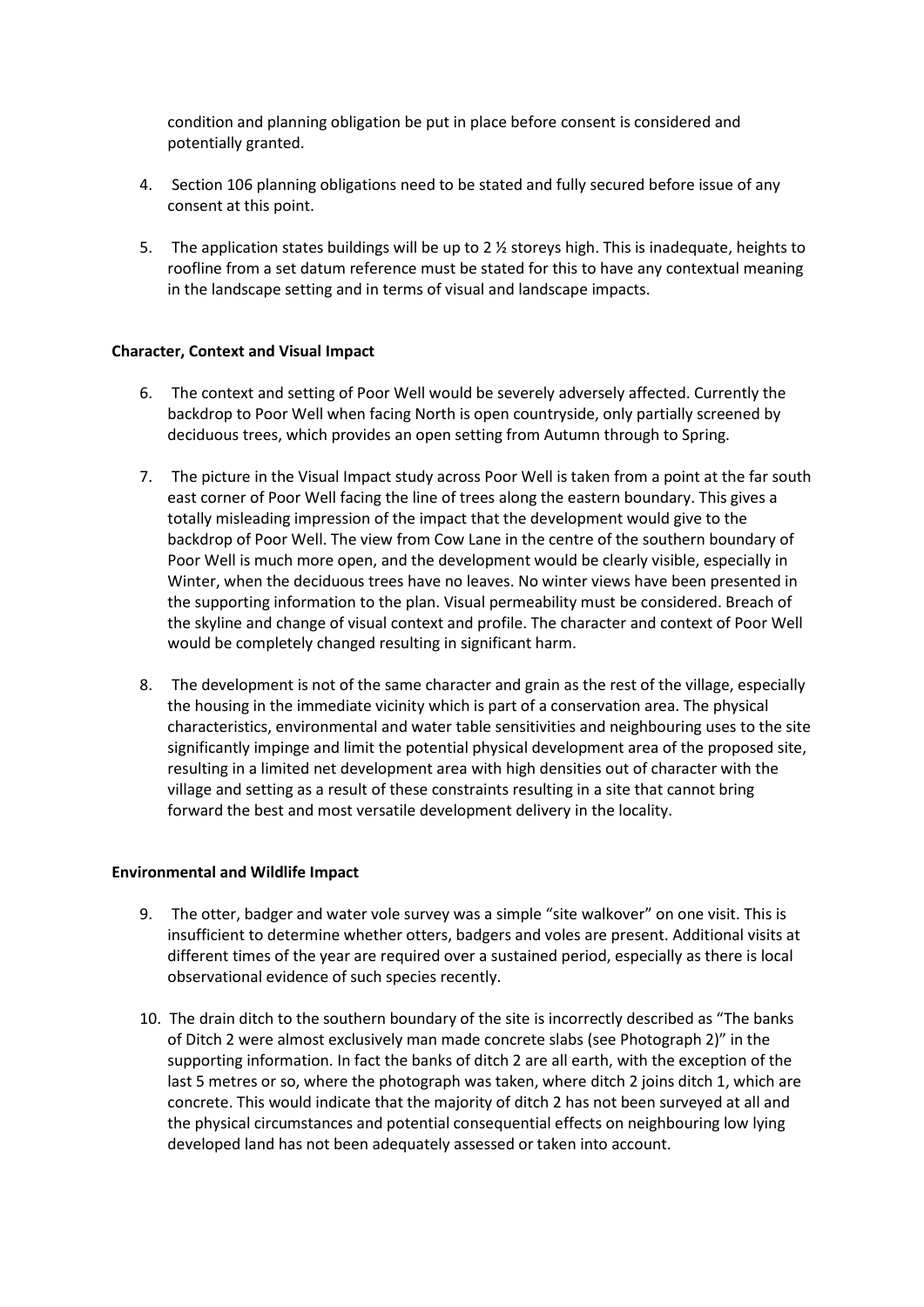- 11. A suitable relocation site for snakes etc. needs to be identified and fully established before any development can go ahead.
- 12. Street lighting needs to be addressed to limit the encroachment of urbanisation features and the effect on wildlife such as bats which are known to use the site.

# **Emerging Policy**

- 13. The application outline plan and proposals is not in accordance with the emerging local policy classifying Fulbourn as a minor rural centre, and the fields being protected as local green space. If this application were to be approved it would completely undermine the principles of the emerging development plan, the re-categorisation of the settlement and provision of local green space. The location of a superstore outside and not part of the settlement as a justification for keeping of a higher categorisation is wholly inappropriate and inadequate. The proposed application makes no provision for equivalent replacement local green space.
- 14. There is no consideration of the memorandum of understanding between Cambridge City Council and South Cambs to jointly provide a 5 year housing supply. This was in place when the application was made and should be fully taken into account in the consideration of delivery of housing need and appropriate location for provision included in the application.

#### **Water Management, Flooding and Sewerage**

- 15. Sewerage has not been considered in the planning application this is known to be an issue in the locality and could have a direct effect on the existing neighbouring development such as the Pines which already relies on independent pumping.
- 16. The application should have all permitted development rights removed, as any additional development could adversely affect the surface water mitigations suggested, increasing surface water run-off and consequential -flood risk not only to the site but the surrounding area.
- 17. The 100 years plus 30% surface water provision is inadequate. The site must be future proofed particularly in accordance with government published climate change figures.
- 18. The consequential flooding of the surrounding area has not been considered. The storage areas, if breached could exacerbate the effects of flooding both on site and the surrounding area, particularly with regard to the ground levels at which neighbouring site drainage is set.
- 19. It must be specified who maintains the drainage of the site, how access is guaranteed, and who is responsible for foreseeable consequential effects in all weather states and circumstances. These matters must be guaranteed and secured in perpetuity.
- 20. The management company responsible for the maintenance of the site and drainage features must be fully endowed to make sure it continues in perpetuity.